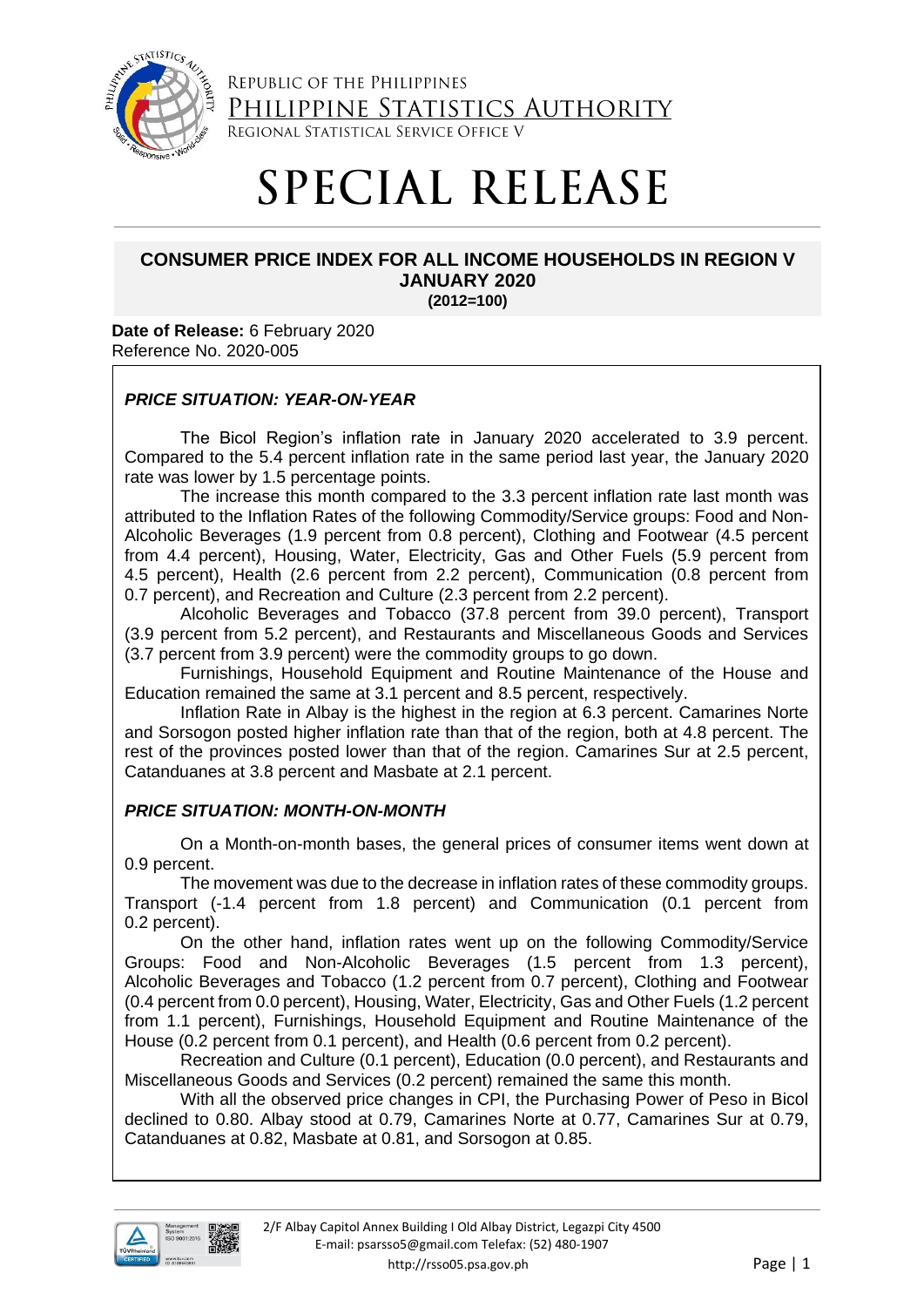#### **Table 1. Inflation Rate (IR) and Purchasing Power of the Peso (PPP) in Bicol Region, by Province: January 2019, December 2019 and January 2020** *(2012=100)*

| Region<br>and<br><b>Province</b> |          | Inflation<br>Rate<br>(IR) |          |                 | <b>Purchasing Power</b><br>of the Peso<br>(PPP) |                 |  |  |
|----------------------------------|----------|---------------------------|----------|-----------------|-------------------------------------------------|-----------------|--|--|
|                                  | Jan 2019 | Dec 2019                  | Jan 2020 | <b>Jan 2019</b> | Dec 2019                                        | <b>Jan 2020</b> |  |  |
| <b>BICOL REGION</b>              | 5.4      | 3.3                       | 3.9      | 0.83            | 0.81                                            | 0.80            |  |  |
| Albay                            | 3.9      | 5.6                       | 6.3      | 0.84            | 0.80                                            | 0.79            |  |  |
| <b>Camarines Norte</b>           | 5.6      | 4.3                       | 4.8      | 0.81            | 0.78                                            | 0.77            |  |  |
| <b>Camarines Sur</b>             | 7.5      | 2.0                       | 2.5      | 0.81            | 0.80                                            | 0.79            |  |  |
| Catanduanes                      | 4.4      | 2.9                       | 3.8      | 0.85            | 0.82                                            | 0.82            |  |  |
| Masbate                          | 4.7      | 1.9                       | 2.1      | 0.82            | 0.81                                            | 0.81            |  |  |
| Sorsogon                         | 3.6      | 3.4                       | 4.8      | 0.89            | 0.86                                            | 0.85            |  |  |

#### **Table 2. Year-on-Year Inflation Rate (IR) by Commodity/Service Group, January 2019, December 2019 and January 2020: Bicol Region** *(2012=100)*

| <b>Commodity/Service Group</b>                                              | January 2019 | December 2019 | January 2020 |  |
|-----------------------------------------------------------------------------|--------------|---------------|--------------|--|
| All Items                                                                   | 5.4          | 3.3           | 3.9          |  |
| I. Food and Non-Alcoholic Beverages                                         | 6.3          | 0.8           | 1.9          |  |
| II. Alcoholic Beverages and Tobacco                                         | 20.1         | 39.0          | 37.8         |  |
| III. Clothing and Footwear                                                  | 5.8          | 4.4           | 4.5          |  |
| IV. Housing, Water, Electricity, Gas and<br>Other Fuels                     | 5.1          | 4.5           | 5.9          |  |
| V. Furnishings, Household Equipment and<br>Routine Maintenance of the House | 9.1          | 3.1           | 3.1          |  |
| VI. Health                                                                  | 8.3          | 2.2           | 2.6          |  |
| VII. Transport                                                              | 2.1          | 5.2           | 3.9          |  |
| VIII. Communication                                                         | 1.0          | 0.7           | 0.8          |  |
| IX. Recreation and Culture                                                  | 3.2          | 2.2           | 2.3          |  |
| X. Education                                                                | $-22.0$      | 8.5           | 8.5          |  |
| XI. Restaurants and Miscellaneous Goods<br>and Services                     | 6.0          | 3.9           | 3.7          |  |

#### **Table 3. Consumer's Price Index for All Income Households in Bicol Region, by Province and by Commodity/Service Group: January 2020** *(2012=100)*

| <b>Commodity/Service Group</b>                                              | <b>Region V</b> | Albay         | Cam. Norte    | Cam. Sur      | Catanduanes   | <b>Masbate</b> | Sorsogon      |
|-----------------------------------------------------------------------------|-----------------|---------------|---------------|---------------|---------------|----------------|---------------|
| <b>All Items</b>                                                            | 125.0           | 127.0         | 130.0         | 125.9         | 122.6         | 124.0          | 117.8         |
| Food and Non-Alcoholic Beverages<br>Ι.                                      | 129.8           | 131.3         | 134.1         | 134.0         | 126.3         | 125.7          | 116.6         |
| II. Alcoholic Beverages and Tobacco                                         | 260.7           | 277.6         | 281.9         | 266.4         | 188.6         | 212.4          | 298.0         |
| III. Clothing and Footwear                                                  | 125.1           | 128.6         | 123.4         | 118.1         | 123.0         | 144.8          | 120.5         |
| IV. Housing, Water, Electricity, Gas and<br>Other Fuels                     | 115.8           | 116.6         | 118.7         | 113.3         | 117.0         | 120.3          | 114.6         |
| V. Furnishings, Household Equipment and<br>Routine Maintenance of the House | 131.9           | 144.5         | 135.8         | 130.6         | 122.7         | 116.6          | 127.4         |
| VI. Health                                                                  | 133.2           | 131.2         | 147.0         | 139.7         | 115.6         | 118.8          | 126.8         |
| VII. Transport                                                              | 104.9           | 106.3         | 108.2         | 104.1         | 103.9         | 104.3          | 102.7         |
| VIII. Communication                                                         | 103.8           | 105.6         | 102.6         | 103.5         | 100.9         | 102.4          | 104.4         |
| IX Recreation and Culture<br>X. Education                                   | 111.9<br>92.2   | 109.1<br>99.8 | 110.6<br>85.9 | 110.7<br>87.6 | 118.7<br>77.8 | 117.5<br>148.8 | 115.7<br>74.3 |
| XI. Restaurants and Miscellaneous Goods<br>and Services                     | 122.9           | 122.3         | 127.1         | 124.8         | 124.3         | 116.8          | 120.6         |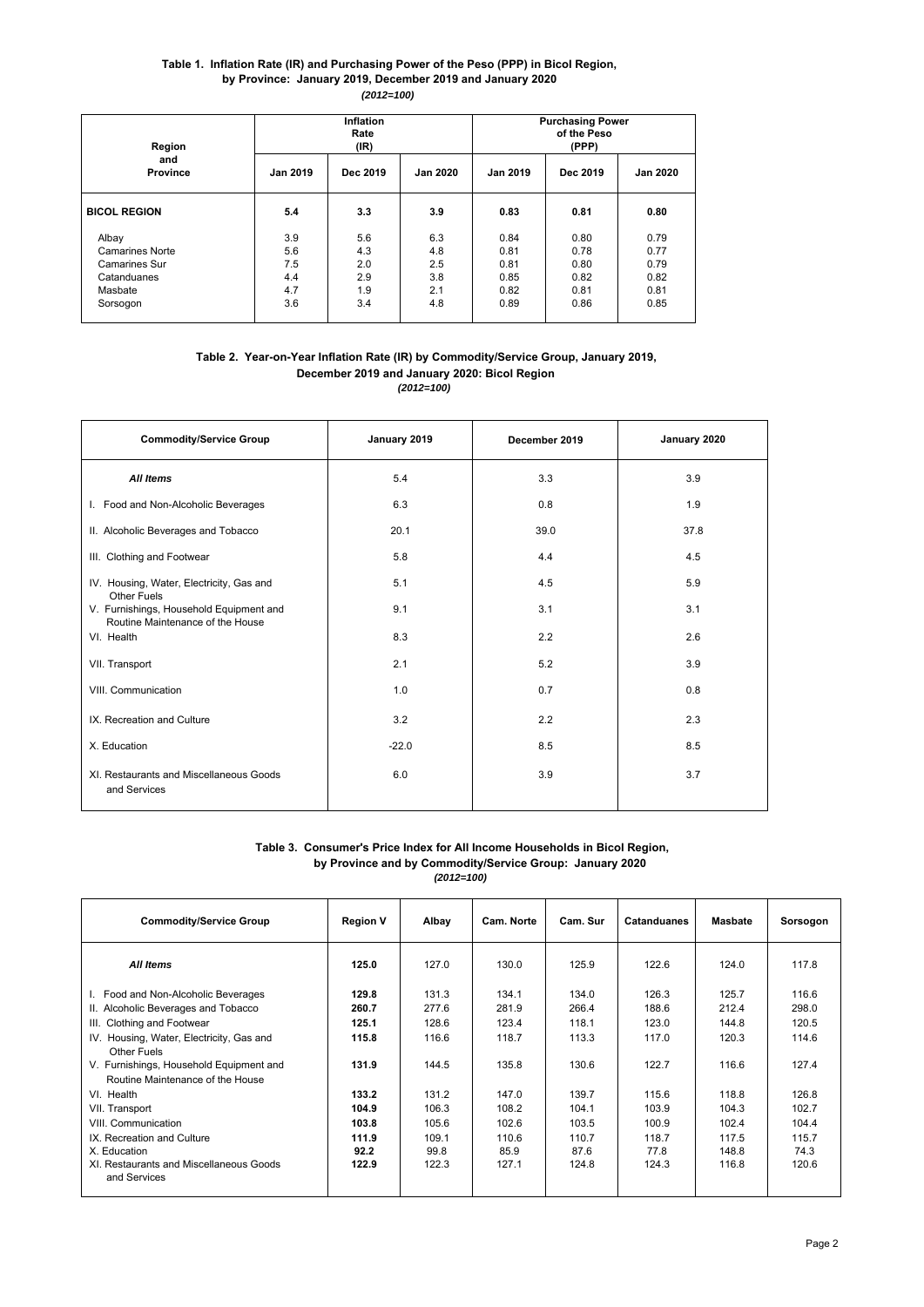#### *(2012=100)* **by Province: December 2019 and January 2020 Table 4. Consumer's Price Index and Month-on-Month IR For All Income Households**

| Commodity/                                                                                       | <b>December</b>       | January               | <b>Month-on-Month</b><br><b>Inflation Rate</b> |             |  |
|--------------------------------------------------------------------------------------------------|-----------------------|-----------------------|------------------------------------------------|-------------|--|
| <b>Service Group</b>                                                                             | 2019                  | 2020                  | December                                       | January     |  |
|                                                                                                  |                       |                       | 2019                                           | 2020        |  |
| <b>ALL ITEMS</b>                                                                                 | 123.9                 | 125.0                 | 1.1                                            | 0.9         |  |
| I. FOOD AND NON-ALCOHOLIC BEVERAGES                                                              | 127.9                 | 129.8                 | 1.3                                            | 1.5         |  |
| * Food                                                                                           | 127.8                 | 129.7                 | 1.5<br>$-0.2$                                  | 1.5         |  |
| <b>Bread and Cereals</b><br>Rice                                                                 | 115.9<br>114.3        | 116.1<br>114.6        | $-0.4$                                         | 0.2<br>0.3  |  |
| Corn                                                                                             | 115.0                 | 116.4                 | $-1.6$                                         | 1.2         |  |
| Other Cereals, Flour, Cereal Preparation, Bread, Pasta and Other                                 |                       |                       |                                                |             |  |
| <b>Bakery Products</b>                                                                           | 121.1                 | 121.2                 | 0.2                                            | 0.1         |  |
| Meat<br>Fish                                                                                     | 124.0<br>139.9        | 124.3<br>147.4        | 1.0<br>5.6                                     | 0.2<br>5.4  |  |
| Milk, Cheese and Eggs                                                                            | 117.6                 | 117.9                 | 0.3                                            | 0.3         |  |
| Oils and Fats                                                                                    | 122.6                 | 123.2                 | 0.1                                            | 0.5         |  |
| Fruit                                                                                            | 131.6                 | 133.7                 | 0.2                                            | 1.6         |  |
| Vegetables                                                                                       | 186.5                 | 190.9                 | 3.8                                            | 2.4         |  |
| Sugar, Jam, Honey, Chocolate and Confectionery<br>Food Products N.E.C.                           | 116.4<br>136.1        | 116.4<br>138.2        | 0.2<br>1.3                                     | 0.0<br>1.5  |  |
| * Non-alcoholic Beverages                                                                        | 130.8                 | 131.1                 | 0.1                                            | 0.2         |  |
|                                                                                                  |                       |                       |                                                |             |  |
| <b>II. ALCOHOLIC BEVERAGES AND TOBACCO</b>                                                       | 257.7                 | 260.7                 | 0.7                                            | 1.2         |  |
| Alcoholic Beverages                                                                              | 142.0                 | 142.4                 | 0.0                                            | 0.3         |  |
| Tobacco                                                                                          | 333.0                 | 337.7                 | 0.9                                            | 1.4         |  |
| <b>NON-FOOD</b>                                                                                  | 116.4                 | <u>116.9</u>          | 0.6                                            | 0.4         |  |
| <b>III. CLOTHING AND FOOTWEAR</b>                                                                | 124.6                 | 125.1                 | 0.0                                            | 0.4         |  |
| Clothina                                                                                         | 123.8                 | 124.4                 | 0.2                                            | 0.5         |  |
| Footwear                                                                                         | 126.7                 | 126.7                 | 0.0                                            | 0.0         |  |
|                                                                                                  |                       |                       |                                                |             |  |
| IV. HOUSING, WATER, ELECTRICITY, GAS AND OTHER FUELS<br><b>Actual Rentals for Housing</b>        | 114.4<br>118.1        | 115.8<br>119.1        | 1.1<br>0.0                                     | 1.2<br>0.8  |  |
| Maintenance and Repair of the Dwelling                                                           | 120.5                 | 120.7                 | 0.2                                            | 0.2         |  |
| Water Supply and Miscellaneous Services Relating to the Dweling                                  | 116.0                 | 116.4                 | $-0.1$                                         | 0.3         |  |
| Electricity, Gas and Other Fuels                                                                 | 108.0                 | 110.3                 | 3.0                                            | 2.1         |  |
| V. FURNISHINGS, HOUSEHOLD EQUIPMENT AND ROUTINE<br><b>MAINTENANCE OF THE HOUSE</b>               | 131.6                 | 131.9                 | 0.1                                            | 0.2         |  |
| Furniture and Furnishings, Carpets and Other Floor Coverings                                     | 113.7                 | 113.7                 | 0.1                                            | 0.0         |  |
| <b>Household Textiles</b>                                                                        | 113.7                 | 113.8                 | 0.3                                            | 0.1         |  |
| <b>Household Appliances</b>                                                                      | 110.3                 | 110.3                 | 0.0                                            | 0.0         |  |
| Glassware, Tableware and Household Utensils                                                      | 114.6                 | 114.7                 | 0.1                                            | 0.1         |  |
| Tools and Equipment for House and Garden<br>Goods and Services for Routine Household Maintenance | 121.8<br>137.5        | 122.0<br>137.8        | 0.0<br>0.2                                     | 0.2<br>0.2  |  |
|                                                                                                  |                       |                       |                                                |             |  |
| <b>VI. HEALTH</b>                                                                                | 132.4                 | 133.2                 | 0.2                                            | <u>0.6</u>  |  |
| Medical Products, Appliances and Equipment                                                       | 118.2                 | 118.4                 | 0.1                                            | 0.2         |  |
| Out-patient Services                                                                             | 130.2<br>153.3        | 131.2<br>154.8        | 0.5                                            | 0.8<br>1.0  |  |
| <b>Hospital Services</b>                                                                         |                       |                       | 0.0                                            |             |  |
| <b>VII. TRANSPORT</b>                                                                            | 106.4                 | 104.9                 | 1.8                                            | <u>-1.4</u> |  |
| Operation of Personal Transport Equipment                                                        | 98.1                  | 99.4                  | 0.5                                            | 1.3         |  |
| <b>Transport Services</b>                                                                        | 109.6                 | 106.7                 | 2.5                                            | $-2.6$      |  |
| <b>VIII. COMMUNICATION</b>                                                                       | 103.7                 | 103.8                 |                                                |             |  |
| <b>Postal Services</b>                                                                           | 104.6                 | 104.6                 | 0.2<br>0.0                                     | 0.1<br>0.0  |  |
| Telephone and Telefax Equipment                                                                  | 101.0                 | 101.0                 | 0.0                                            | 0.0         |  |
| <b>Telephone and Telefax Services</b>                                                            | 104.1                 | 104.2                 | 0.2                                            | 0.1         |  |
|                                                                                                  |                       |                       |                                                |             |  |
| IX. RECREATION AND CULTURE<br>Audio-visual, Photographic and Information Processing Equipment    | <u>111.8</u><br>103.1 | <u>111.9</u><br>103.1 | 0.1<br>0.0                                     | 0.1<br>0.0  |  |
| Other Major Durables for Recreation and Culture                                                  | 112.1                 | 112.1                 |                                                |             |  |
| Other Recreational Items and Equipment, Gardens and Pets                                         | 114.3                 | 114.5                 | 0.2                                            | 0.2         |  |
| Recreational and Cultural Services                                                               | 143.6                 | 144.2                 | 0.1                                            | 0.4         |  |
| Newspapers, Books and Stationery                                                                 | 120.7                 | 121.0                 | 0.1                                            | 0.2         |  |
| <b>X. EDUCATION</b>                                                                              | 92.2                  | 92.2                  | 0.0                                            | 0.0         |  |
| Pre-primary and Primary Education                                                                | 132.9                 | 132.9                 | 0.0                                            | 0.0         |  |
| Secondary Education                                                                              | 138.4                 | 138.4                 | 0.0                                            | 0.0         |  |
| <b>Tertiary Education</b>                                                                        | 69.3                  | 69.3                  | 0.0                                            | 0.0         |  |
| Education Not Definable by Level                                                                 | 102.1                 | 102.1                 |                                                |             |  |
| XI. RESTAURANTS AND MISCELLANEOUS GOODS AND SERVICES                                             | 122.6                 | 122.9                 | 0.2                                            | 0.2         |  |
| <b>Catering Services</b>                                                                         | 121.3                 | 121.6                 | 0.2                                            | 0.2         |  |
| Personal Care                                                                                    | 122.2                 | 122.6                 | 0.2                                            | 0.3         |  |
| Personal Effects N.E.C.                                                                          | 115.0                 | 115.1                 | 0.1                                            | 0.1         |  |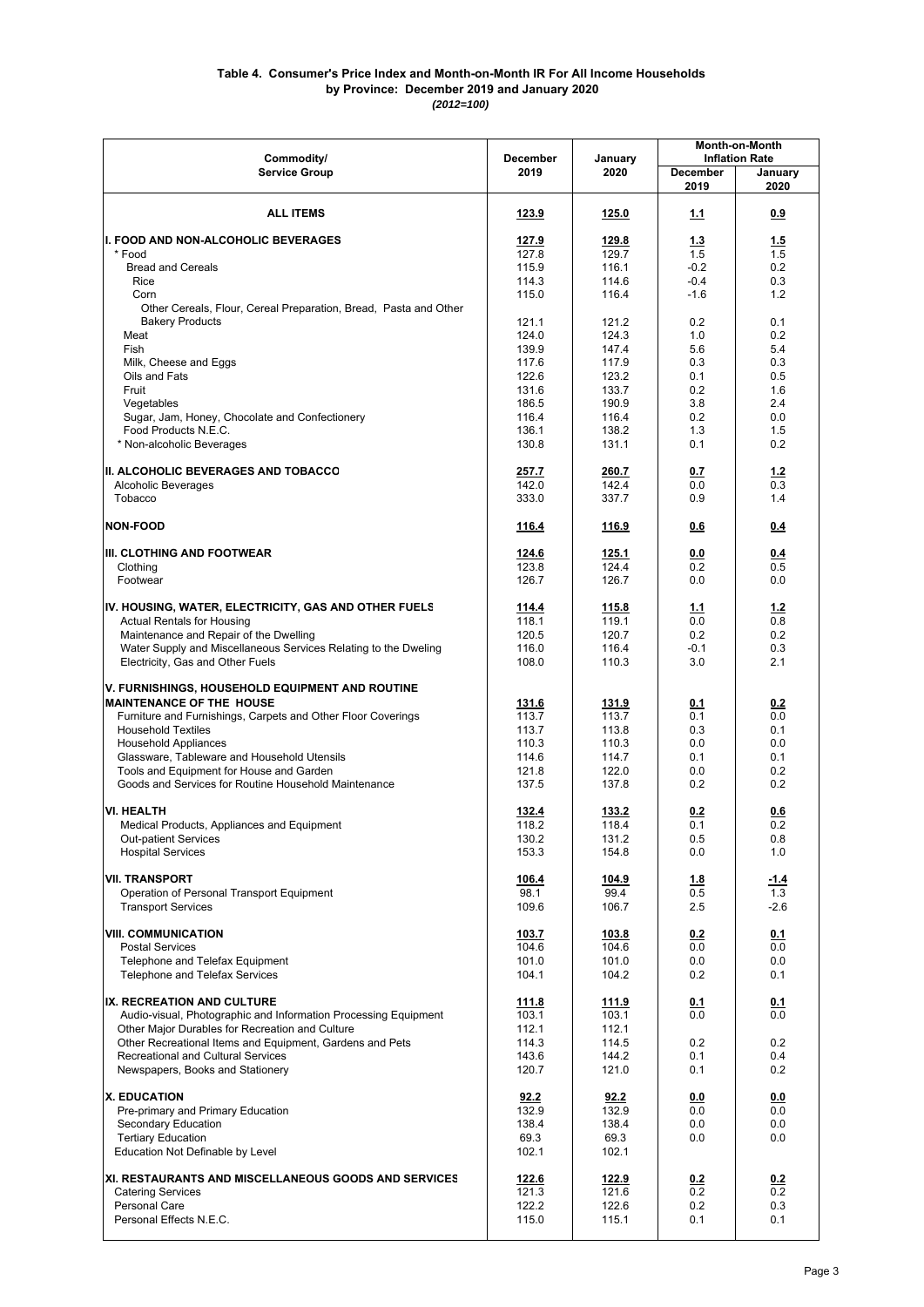